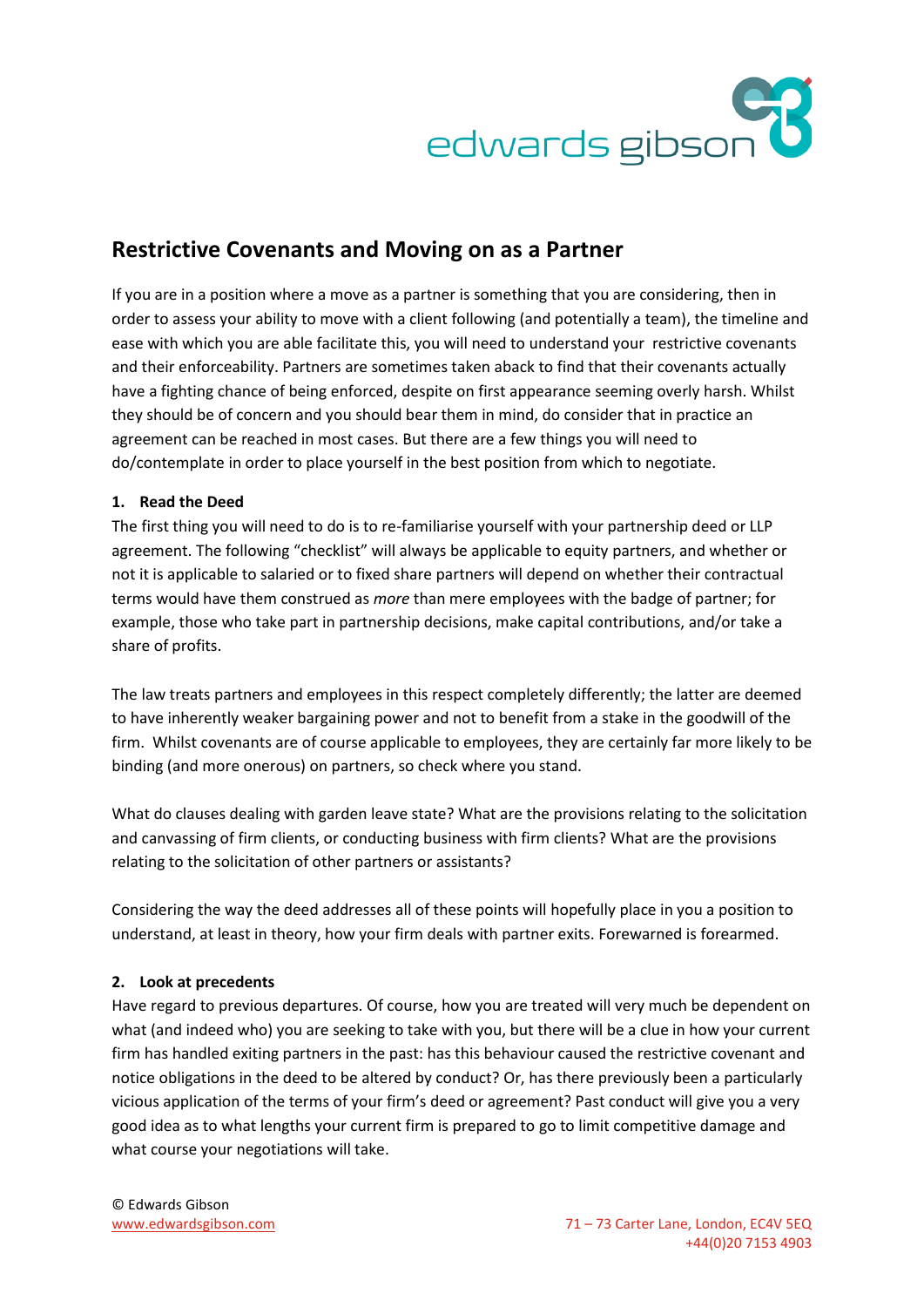

#### **3. Check the drafting**

You would be surprised how many firms (even some larger and very successful ones) have poorly drafted provisions in relation to non-solicitation, non-acting, non-poaching, non-compete, and garden leave, or remain silent on some or all of these, instead choosing to rely upon a notice period and a "duty of good faith" to the partnership. So, as well as reading the deed, you should also have regard to the way in which the document is drafted; are there vulnerabilities and holes or is it tightly drafted? A carefully drafted deed is generally a reflection of the way a firm will approach exit negotiations (including client portability, garden leave, and team moves) and in some senses, will make the outcome more predictable and easier to plan for.

#### **4. Plan. Plan. Plan.**

Plan your communication carefully. It is generally the case that if you have received an offer to move as a lateral, you will have presented a detailed business plan, much of which related to your client base and the likelihood of that client base instructing you in your new "home". It will be very likely that you will have already had some oblique (and in some cases not so oblique) conversations with key clients who may have represented to you that they wish to continue instructing you. You will need to think very carefully about how and to what extent this message is communicated because you may have in theory already breached your agreement. Think also about how and when you will give notice and how you would like this communicated internally. You should be planning these conversations because there will be a number of things that need to be made clear in the early stages of your exit negotiations. You will also need to consider who it is that is likely to be making the decisions on your exit. It may be that you need to alter your approach to suit their style. Well planned communication will make your discussions more productive and ultimately lead to a faster resolution.

#### **5. Record your meetings. Keep track of email correspondence.**

In some cases, exits will become contentious. Don't underestimate how time consuming and stressful this can be; sometimes in the mire of negotiations, discussions, emails, and meetings record keeping can slip (yes, this is a point that even needs to be made to lawyers, especially when it is their personal situation and not client work we are discussing). Take care in the wording of emails and keep contemporaneous notes of all meetings, no matter how informal. This is particularly relevant if you are instructed by your current firm to speak to clients or tell your team you are leaving. If you are given these instructions verbally by a representive of your firm, then confirm via email before taking any action as these could be deemed breaches of your covenants. Also, do remember that once you have left the building you will not have access to your emails so any retrospective information gathering will not be possible!

Perhaps a note here on joining your new firm; do consider very carefully any new restrictions you are about to take on and sign up to. A bit like a pre-nup, you don't want to go into a marriage thinking it is going to fail, but sometimes it helps to put in place a framework in case things don't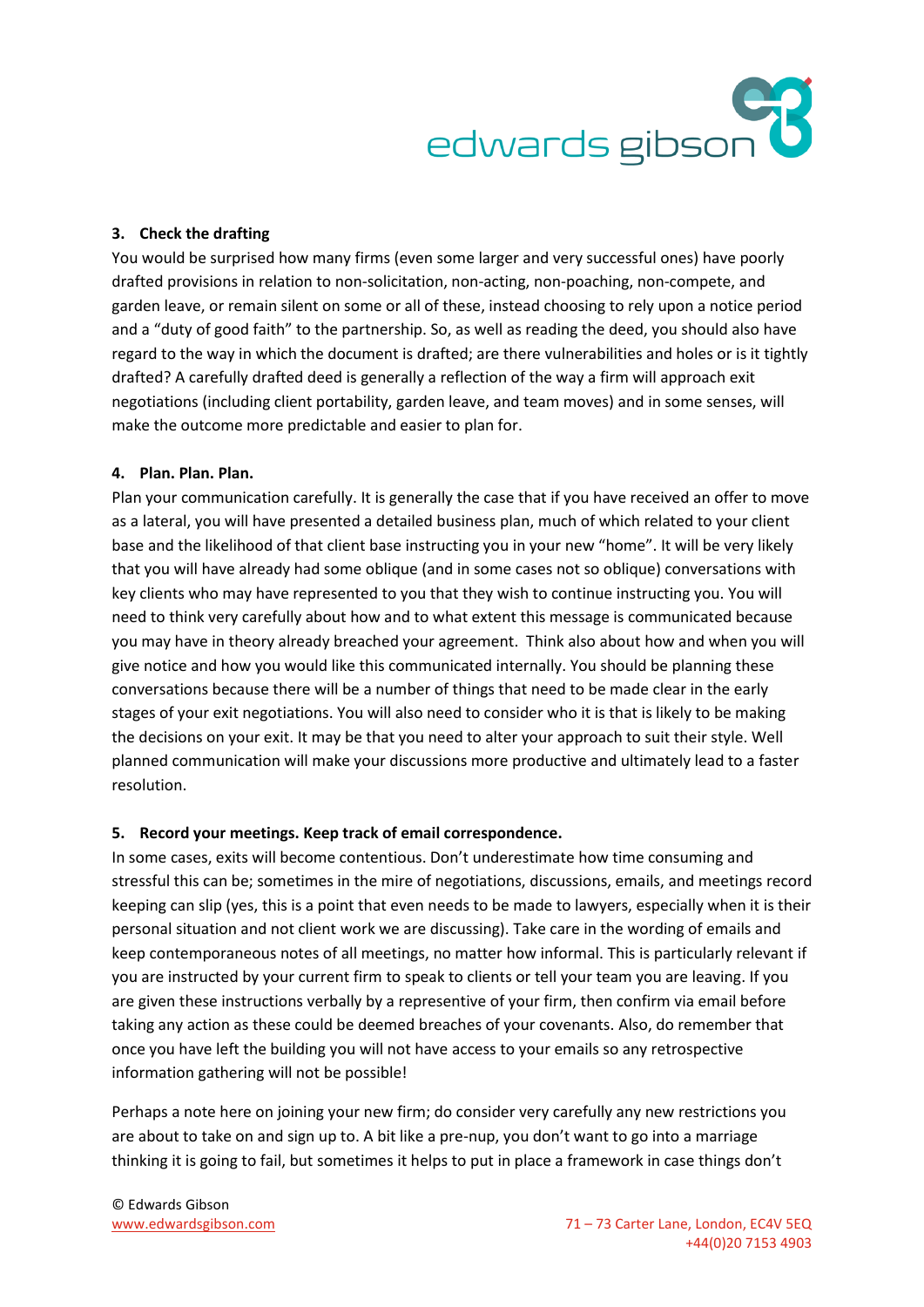# edwards gibson

work out and you realise it is not the match made in heaven you thought it would be. Consider negotiating a clause within your agreement that effectively ring-fences clients to exempt them from covenants, keeping them from being regarded as "firm clients" should you elect to move again.

We should also make an observation at this point on panel relationships and the continued institutionalisation of clients; it is unusual for a partner to have a solely self-standing book of business, and we have for some time observed the effect of the increasingly panelised and institutional nature of significant client relationships. The more institutionalised the client base, the more law firms move toward the model of partners taking something akin to an "account manager" role. This shift in the shape of the market and in the business of law firms can have an impact on your ease of movement.

In some disciplines, such as banking, insurance and construction, law firm panels tend to be pretty tightly run, but do have regard to the sheer size of some of these; if the firm you are joining has the benefit of being on your client's panel, even if it is not necessarily instructed to the same level or even for the same type of work, you will find a mutual panel spot helpful in arguing for nonenforcement of your covenants *and* your faster release. It is also significant to have an appreciation of any relevant client's ability to instruct "off panel" – this is an important factor and something you will need to explore. Keep in mind - it is rarely the case that there is not some kind of agreement that can be reached on such matters.

Indeed, we have heard of deals being struck that perfectly illustrate the point that in these strained times, revenue (and the maintaining of it) is a priority that is jockeying for position with client wishes, shaping some interesting negotiation outcomes! For example, we know of one departing partner who was able to negotiate a substantially reduced garden leave by making an interesting arrangement with his previous firm; the firm allowed him to continue acting for his client and bill them at his new firm, and in return the associates at his previous firm actually undertook the work for a period of time. This arrangement, and the formula they agreed, meant that, although his new shop benefitted from the client relationship, for a time his old firm enjoyed the benefit of the bulk of the profit.

A final point in relation to team moves - no firm is going to be overjoyed with a partner potentially excising its entire ability to service a particular type of work, or client or the cross-selling opportunities and profile that depart with him/her. It can be difficult to judge when to raise a potential move with your team and indeed how you should do that. A good recruiter can assist you at this point and there are a number of tools that can be used to help ease a sticky situation in this regard. **[Click here for more information about team moves.](http://www.edwardsgibson.com/team-moves.html)**

It remains the case that in the vast majority of exits, most situations are resolved amicably with a good dollop of pragmatism and commercial realism. Even with increasing efforts to wrench back or maintain the client relationships of departing partners, most firms will be able to come to a sensible